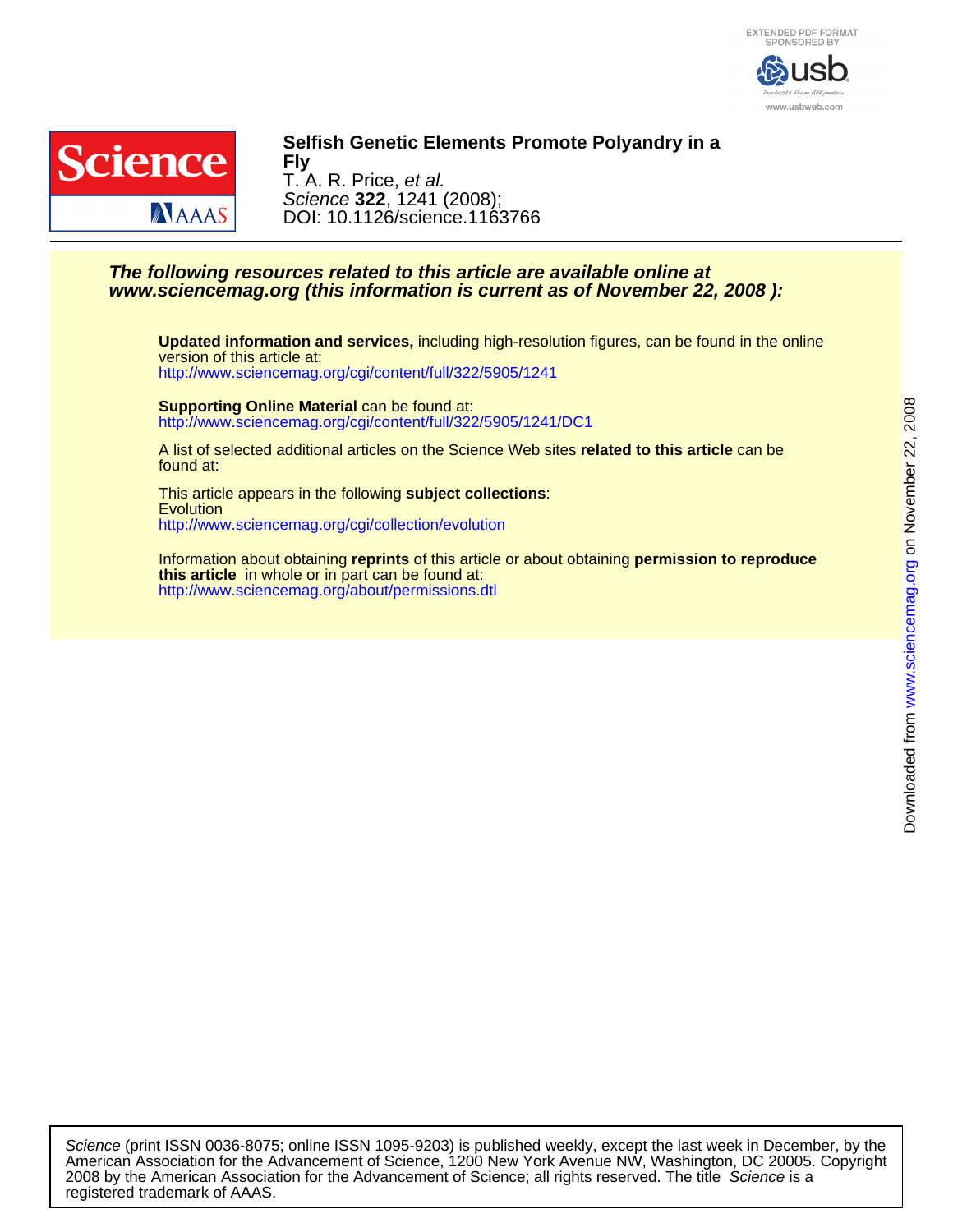directional selection in the lineage, selection did not appear to affect the observed morphological changes, suggesting that this method is biased against finding evidence for directional change (18). For fossils, the number of generations between successive samples is generally so high that the amount of morphological change would have to be unrealistically high for directional selection to be detected with current methods.

Our research compared trends for the same taxon in different geographical locations and identified a possible environmental influence on evolutionary modes and rates. We found that the two current quantitative methods used for delineating evolutionary mode provide equivalent results but that the likelihood-based test can be more useful when comparing sequences with fewer time (stratigraphic) intervals. Our analysis demonstrates that, for the same suite of characters over similar time periods, all three modes of evolution (directional, random, and stasis) are found within the genus Buchia throughout its geographic range, indicating that there is an environmental component to mode. More specifically, we found that there may be a relation between mode and paleolatitude, because random evolutionary trajectories were all found at the highest paleolatitudes

(Table 1), but this must be confirmed by studying buchiids at a wider range of paleolatitudes. Our results also suggest that, in Buchia, stasis occurs more frequently in deep-water marine environments.

### References and Notes

- 1. P. D. Roopnarine, Paleobiology 27, 446 (2001).
- 2. G. Hunt, Paleobiology 32, 578 (2006).
- 3. M. Lynch, Am. Nat. 136, 727 (1990).
- 4. B. Hannisdal, Paleobiology 33, 98 (2007).
- 5. J. A. Jeletzky, Geol. Surv. Can. Bull. 103 (1965).
- 6. J. Sha et al., Cretac. Res. 24, 715 (2003).
- 7. F. Surlyk, V. A. Zakharov, Palaeontology 25, 727 (1982). 8. I. I. Sey, E. D. Kalacheva, Palaeogeogr. Palaeoclimatol. Palaeoecol. 150, 49 (1999).
- 9. J. B. C. Jackson, A. H. Cheetham, Trends Ecol. Evol. 14, 72 (1999).
- 10. H. D. Sheets, C. E. Mitchell, Genetica 112-113, 105 (2001).
- 11. G. Hunt, Proc. Natl. Acad. Sci. U.S.A. 104, 18404 (2007).
- 12. Materials and methods are available as supporting material on Science Online.
- 13. M. Grey, J. W. Haggart, P. L. Smith, Palaeontology 51, 583 (2008).
- 14. Canonical variate analysis (CVA) determines which variables discriminate between groups of previously identified specimens and is also used for predictive classification. A priori grouping for the CVA was based on the stratigraphy (a proxy for time) of each specimen; this allowed changes in morphology to be tracked through relative time (e.g., a specimen found in a higher part of

the geologic section is geologically "younger" than one found in the lower part of the section).

- 15. P. D. Roopnarine, Annu. Rev. Ecol. Evol. Syst. 34, 605 (2003).
- 16. P. D. Gingerich, Science 222, 159 (1983).
- 17. D. N. Reznick, F. H. Shaw, H. Rodd, R. G. Shaw, Science 275, 1934 (1997).
- 18. M. A. Bell, M. P. Travis, D. M. Blouw, Paleobiology 58, 814 (2006).
- 19. Supported by a Natural Sciences and Engineering Research of Canada (NSERC) grant (to P.L.S.) and an NSERC PGS-A scholarship (to M.G.). We are grateful to P. Alsen, T. Bogdanova, A. Crame, J. S. Crampton, J. Dougherty, J. Grant-Mackie, D. A. T. Harper,
	- D. Hikuroa, N. Hudson, E. Kalacheva, J. Rassmussen, J. Sha, I. Sey, and F. Surlyk for use of their collections
	- and hospitality; to P.G. Lelièvre for creating the MatLab morphometrics program (MorphLab 1.0); and to
	- G. Hunt and P. Roopnarine for help and program codes for analyzing mode. This manuscript was substantially improved by the comments and suggestions of three reviewers.

#### Supporting Online Material

www.sciencemag.org/cgi/content/full/1162046/DC1 Materials and Methods SOM Text Figs. S1 to S5 Tables S1 and S2 References

19 June 2008; accepted 14 October 2008 Published online 23 October 2008; 10.1126/science.1162046 Include this information when citing this paper.

# Selfish Genetic Elements Promote Polyandry in a Fly

T. A. R. Price, $^1$  D. J. Hodgson, $^1$  Z. Lewis, $^2$  G. D. D. Hurst, $^3$  N. Wedell $^1\star$ 

It is unknown why females mate with multiple males when mating is frequently costly and a single copulation often provides enough sperm to fertilize all a female's eggs. One possibility is that remating increases the fitness of offspring, because fertilization success is biased toward the sperm of high-fitness males. We show that female Drosophila pseudoobscura evolved increased remating rates when exposed to the risk of mating with males carrying a deleterious sex ratio–distorting gene that also reduces sperm competitive ability. Because selfish genetic elements that reduce sperm competitive ability are generally associated with low genetic fitness, they may represent a common driver of the evolution of polyandry.

hy females of nearly all animals tend to mate with more than one male (polyandry) remains a pressing question for evolutionary biology  $(1, 2)$ . However, the driving forces behind the origin and maintenance of polyandry are uncertain, because for many species, the costs of mating multiply often appear to outweigh the benefits  $(3-5)$ . Polyandry may benefit females by increasing the fitness of their offspring (6, 7). For example, in polyandrous systems, females could remate with more attractive males, increasing their likelihood of

producing sons with higher mating success (8). Polyandry also allows females control over paternity through sperm competition [the competition for fertilization of ova that occurs between sperm from more than one male (2)]. If paternity is biased toward the sperm of males of higher viability, then a multiply mating female will on average have higher-fitness offspring than a monogamous female (7, 9). In crickets, for example, polyandrous females have a higher hatching success when they bias paternity against more closely related males (10). It is also possible that selfish genetic elements promote polyandry by creating a correlation between male fitness and sperm competitive ability (11, 12).

Selfish genetic elements spread through populations because they subvert normal patterns of inheritance in ways that increase their representation in the next generation, often at a cost to the bearer. They are ubiquitous in living organisms, where they can make up a large part of the genome (11). Several selfish genetic elements, such as meiotic drive elements, B chromosomes, and endosymbionts, are associated with reduced male fertility, often due to direct manipulation of spermatogenesis (13), and female fitness is frequently reduced when females mate with males that carry these elements  $(11)$ . Where males harboring such selfish genes suffer reduced paternity in sperm competition, theory predicts that this will favor increased polyandry in females, because remating will reduce exposure through biased fertilization against gametes carrying these elements (12).

To test the hypothesis that the presence of selfish genetic elements may select for increased rates of female remating, we examined the evolutionary response of remating rate to the presence of the selfish gene SR (sex ratio), an X-chromosome meiotic driver in the fruit fly Drosophila pseudoobscura (14, 15). This gene is common in populations of D. pseudoobscura. It has little consistent effect in females, but in males it causes the developmental failure of all sperm bearing a Y chromosome. Consequently, male carriers produce fewer sperm and sire only daughters (14), frequently resulting in female-biased population sex ratios (16). There is no genetic resistance to sex ratio drive in D. pseudoobscura (17). Females have higher fitness if they avoid mating with SR males due to higher sperm numbers in non-SR males, which sire offspring of both sexes and whose male offspring have a full complement of sperm. Yet, females cannot distinguish between SR and non-SR males before

<sup>&</sup>lt;sup>1</sup>School of Biosciences, University of Exeter, Cornwall Campus, Penryn TR10 9EZ, UK. <sup>2</sup>Graduate School of Environmental Science, Okayama University, Okayama 700-8530, Japan. <sup>3</sup> School of Biological Sciences, University of Liverpool, Liverpool L69 7ZB, UK.

<sup>\*</sup>To whom correspondence should be addressed. E-mail: n.wedell@exeter.ac.uk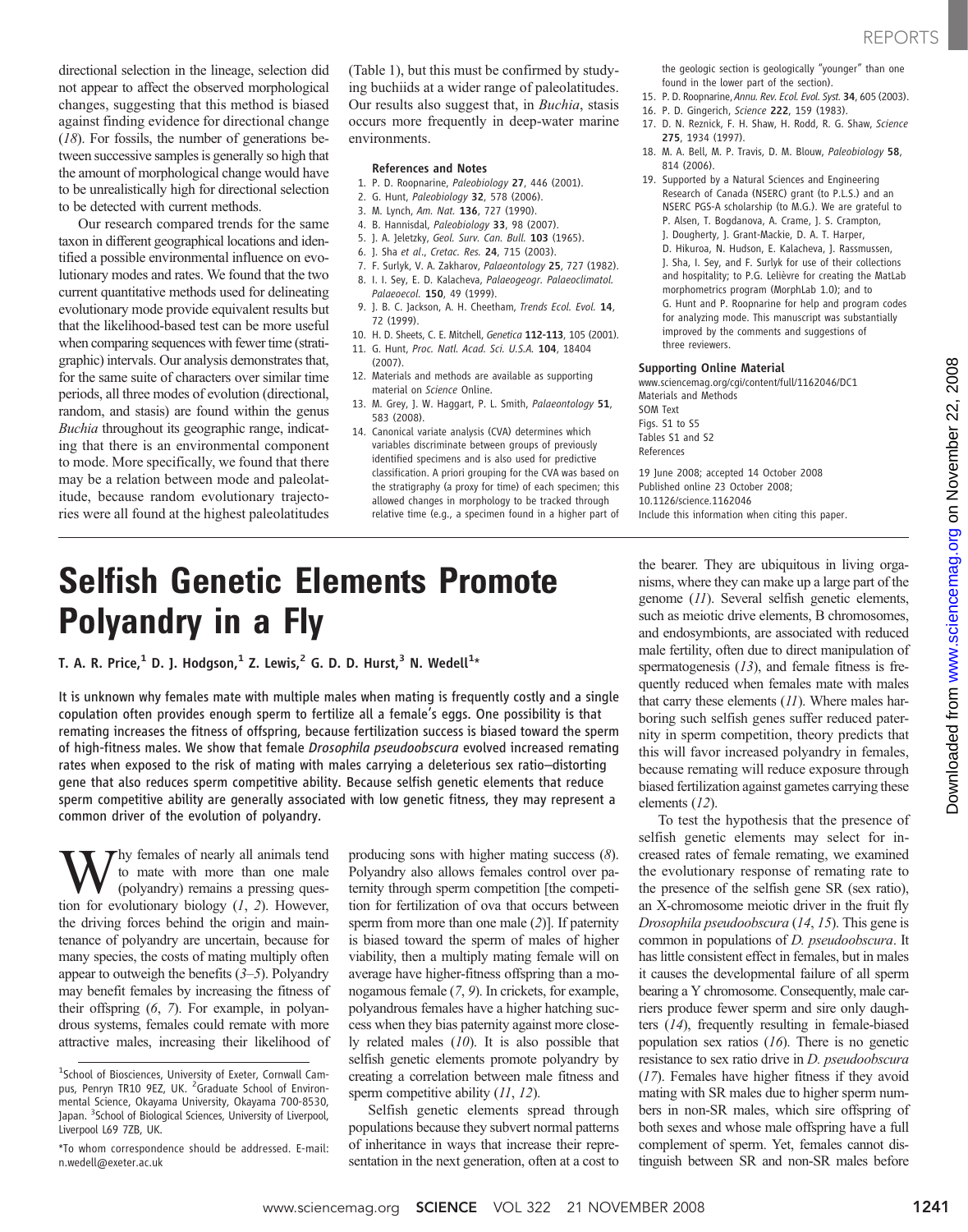mating  $(15)$ . However, the loss of half of the developing sperm (Y-chromosome that do not carry SR) reduces the number of sperm that SR males transfer to females  $(18)$ , which makes them poor sperm competitors relative to unaffected males (18). Given the poor performance of SR males in sperm competition, we predict that in populations containing SR sperm, females should evolve high rates of remating to promote sperm competition and thus reduce the average paternity of SR males.

Female D. pseudoobscura flies collected from Arizona showed significant variation in remating rate between isofemale lines (descendants of a single wild-caught female) (see supporting online methods; median test for remating day differences between  $F_2$  daughters of isofemale lines:  $N = 100$ ,  $\chi^2_{20} = 31.8$ ,  $P = 0.045$ ; range of mean day of remating: 2 to 5 days), demonstrating that this population contained variation in remating rates that selection could act upon. Four selection lines carried SR at an initial frequency of 30% and were maintained at a 2:1 female-to-male sex ratio, as observed in many natural SR-carrying populations (16). Four lines lacked a SR element and had a 1:1 sex ratio, representing natural non-SR populations. An additional four lines lacked SR but were experimentally maintained at a 2:1 sex ratio, to control for any potential effect of sex ratio on the evolution of female remating rate. Before setting up the populations, we examined the remating propensities of the SR and non-SR isolines and found that they did not differ significantly ( $N = 28$ ,  $\chi_1^2 = 0.015$ ,  $P = 0.902$ ), thus ensuring there was no initial difference in female remating rate between the SR and non-SR flies from which the selection lines were formed. We also used simulations to confirm that the experimental setup produced an unbiased sample of female mating rates between treatments in the first experimental generation [supporting online material (SOM)].

After 10 generations of experimental evolution, we assayed remating rates within the selection lines by counting the number of females that mated on their second exposure to males (SOM) (Fig. 1). In a second assay at generation 11, we individually mated virgin females from each line to standard, stock non-SR males and then recorded the time until remating occurred (SOM) (Figs. 2 and 3). Both methods of assessment showed that females from SR-carrying lines were more likely to remate at the first opportunity than females from the other treatments (first assay:  $\chi_2^2 = 15.279$   $P = 0.0005$ ; second assay:  $\chi^2$  = 6.524, *P* = 0.0383), and that there was a shorter overall time to remating (second assay  $\chi^2$  = 17.731, *P* = 0.0001). Thus, evolution of increased remating rates in the presence of SR was both rapid and dramatic, with females doubling their likelihood of remating at the first opportunity compared to females from non-SR lines, and reducing the mean number of days to remating from 3.25 to 2.75 in only 10 generations of experimental evolution.

The presence of SR chromosomes was associated with an increased willingness of females to remate, as predicted by theory (12). Three alternative explanations for the increase in remating a male effect, phenotypic effect, and inbreeding were rejected. First, the increase in female remating rates could not be due to differences in the ability of males from different lines to acquire copulations and prevent female remating (either

n.s

n.s.

No SR

equal sex ratio

 $(N=4)$ 

No SR

equal sex ratio

 $***$ 

No SR

female biased

 $(N=4)$ 

No SR

female biased

SR present

female biased

 $(N=4)$ 

SR present

female biased

0.30

0.20

 $0.15$ 

 $0.10$ 

 $0.00$ 

 $0.6$ 

 $0.5$ 

 $0.4$ 

 $0.3$ 

 $0.2$ 

 $0.1$ 

 $0.0$ 

remating 0.25

of females observed

Proportion  $0.05$ 

Proportion of females remating at first opportunity

randomly or due to the presence of the SR chromosome) because the effect was still observed when females were exposed to tester males from an unselected non-SR stock population. Second, it is unlikely that increased female remating rates were caused by a phenotypic effect of the SR chromosome when expressed in females, because the frequency of SR was less than 5% in each line when the assays were conducted. Ad-

> Fig. 1. The proportion of females observed remating at generation 10, for each selection regime ( $N =$ 12 lines), showing median, interquartile range, and range. \*\*\*P, 0.0005; n.s., not significant.





Fig. 3. The mean number of days to remating, for each selection regime ( $N = 11$  lines), when females mated to standardized stock males, showing median, interquartile range, and range. \*\*\*P, 0.0001; n.s., not significant.